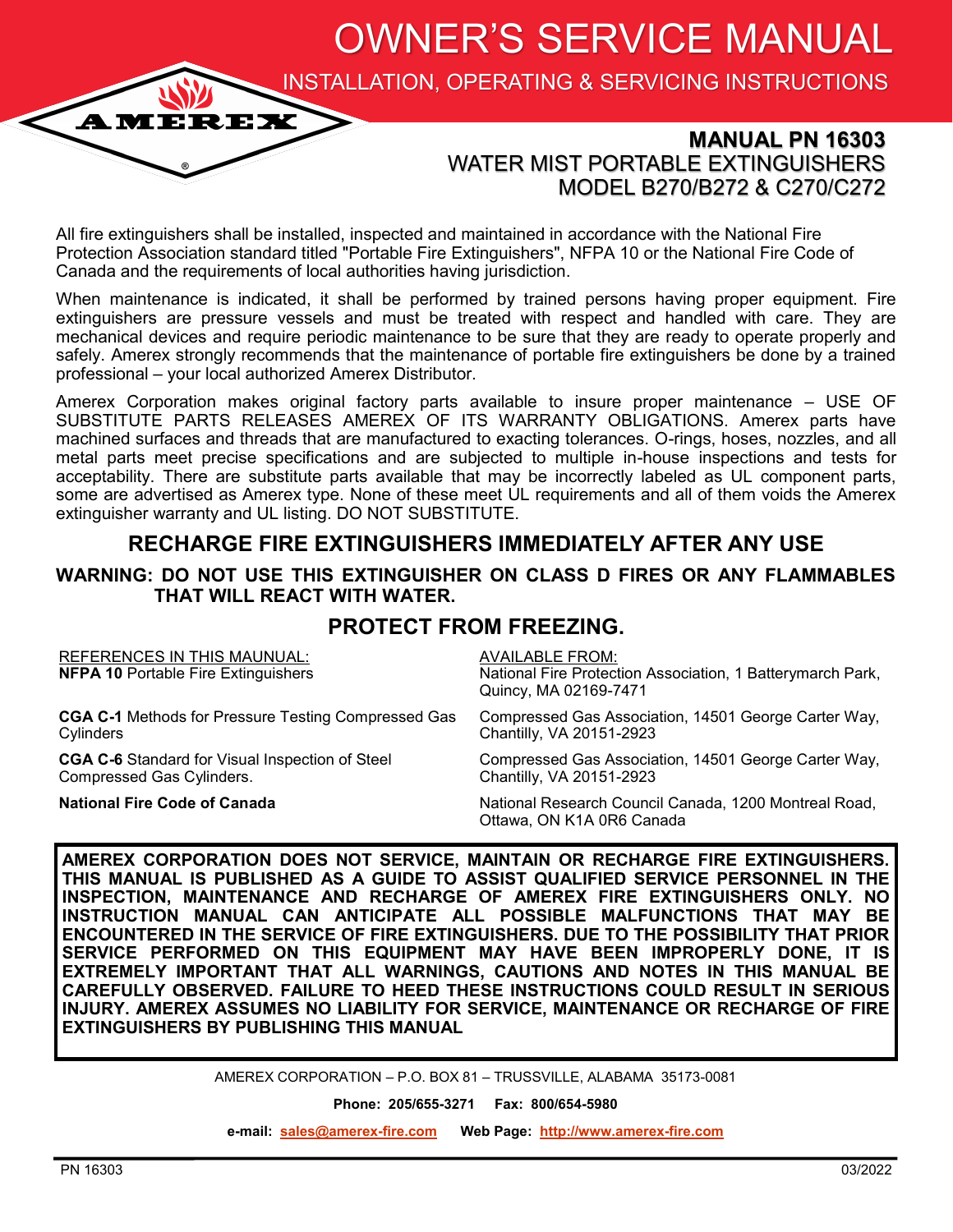## **INSPECTING THE EXTINGUISHER**

**This extinguisher must be inspected at regular intervals (monthly or more often if circumstances dictate) to insure that it is ready for use. Inspection is a "quick check" that a fire extinguisher is available and is in operating condition. It is intended to give reasonable assurance that the fire extinguisher is fully charged. This is done by verifying that it is in its designated place, that it has not been actuated or tampered with, and that there is no obvious physical damage or condition to prevent its operation.**

#### **MAINTENANCE**

**NFPA 10 At least once a year or more frequently if circumstances require, maintenance shall be performed. Maintenance is a "thorough check" of the extinguisher. It is intended to give maximum assurance that a fire extinguisher will operate effectively and safely. It includes a thorough examination for physical damage or condition to prevent its operation and any necessary repair or replacement. It will normally reveal if hydrostatic testing or internal maintenance is required.**

### **MAINTENANCE – SERVICE PROCEDURE**

1. Clean extinguisher to remove dirt, grease or foreign material. Check to make sure that the instruction nameplate is securely attached and legible. Inspect the cylinders for corrosion, abrasion, dents or weld damage. If any damage is found, hydrostatically test in accordance with instructions in CGA C-1 and C-6 and NFPA 10.

#### **Note: When cleaning, avoid use of solvents around the pressure gauge. They could seriously damage the plastic gauge face.**

- 2. Inspect the extinguisher for damaged, missing or substitute parts. Only factory replacement parts are approved for use on Amerex fire extinguishers.
- 3. Weigh the extinguisher and compare with weight printed in the "Maintenance" section on the nameplate (label). Recharge extinguisher if weight is not within indicated allowable tolerances.
- 4. Check the date of manufacture printed on the extinguisher label (nameplate) or on the agent cylinder dome. The agent cylinder must be hydrostatically tested every 5 years to the test pressure indicated on the nameplate. REPLACE EXTINGUISHING AGENT WITH NEW AMEREX CHARGE AT TIME OF HYDROTEST.
- 5. Visually inspect the pressure gauge:
	- a. If bent, damaged or improper gauge, depressurize and replace.
	- b. If pressure is low, check for leaks.
	- c. If over-pressurized (overcharged), depressurize the extinguisher and follow recharge instructions.
- 6. Check pull pin for freedom of movement. Replace if bent or if removal appears difficult.
- 7. Inspect discharge lever for any dirt or corrosion which might impair freedom of movement. Inspect carrying handle for proper installation. If lever, handle or rivets are damaged replace with proper Amerex part(s).
- 8. Install new tamper seal if broken and record service data on the extinguisher inspection tag.
- 9. Remove hose assembly, inspect hose assembly for damage, replace as necessary. Blow air through hose assembly to insure passage is clear of foreign material.
- 10. Inspect the valve assembly for corrosion or damage to hose thread connection. Replace valve assembly or component parts as necessary following the proper depressurization and recharge procedures. If valve removal is necessary, complete all steps in the Recharge Procedure.
- 11. Install hose assembly into operating valve. For B270 and B272 models, torque swivel nut lightly with 15/16" wrench. For C270 and C272 models, torque hose end hand tight. Install in hose clip.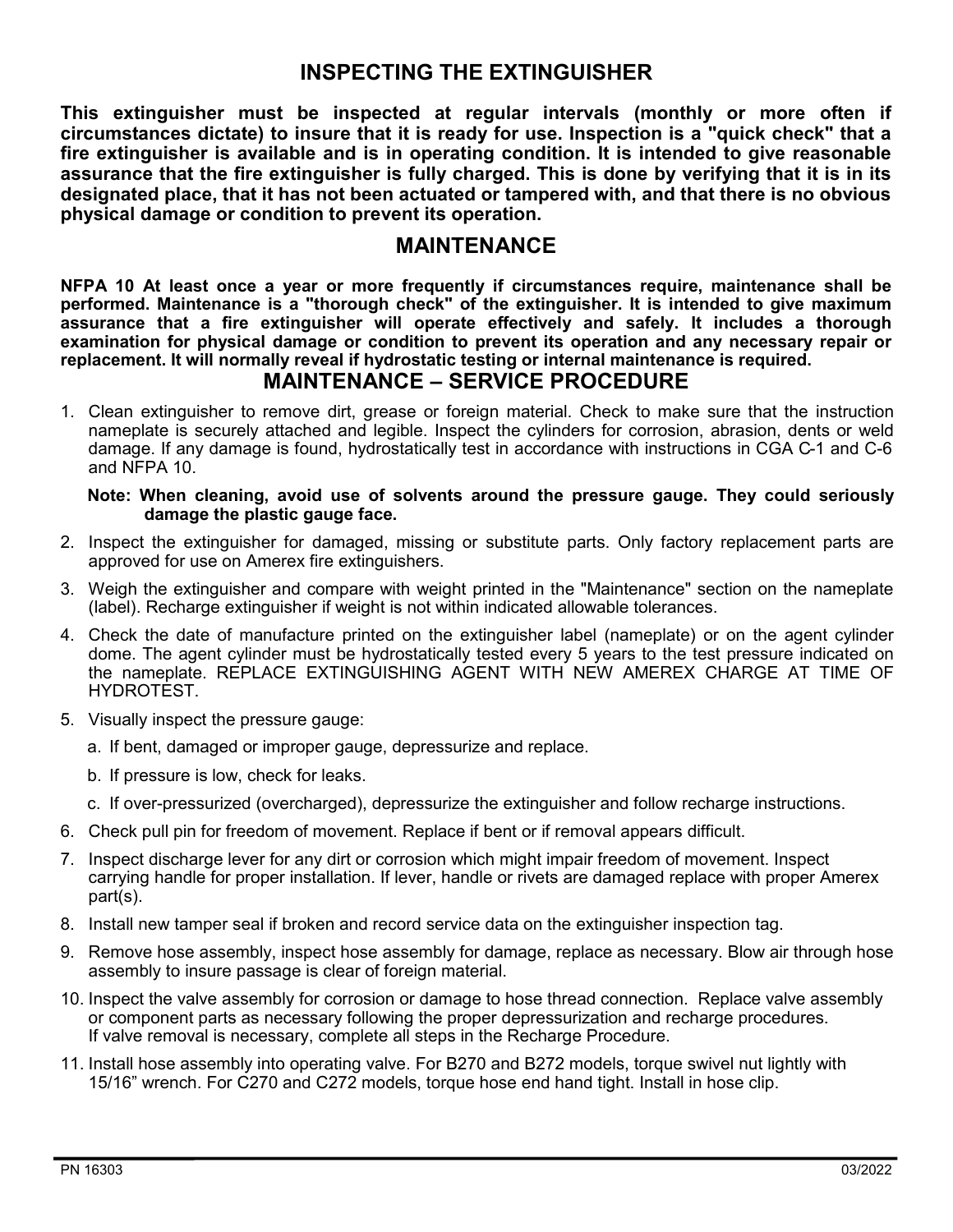12. Rehang the extinguisher on the wall hanger or in the vehicle bracket making sure that it fits the bracket properly and the bracket is securely attached, replace the bracket if necessary.

## **RECHARGE**

#### **WARNING:**

- **a. Before attempting to disassemble, be sure the extinguisher is completely depressurized.**
- **b. Use a regulated nitrogen pressurizing source. Set the regulator no more than 125 psi (862 kPa).**
- **c. Check and calibrate regulator gauge at frequent intervals. The regulator gauge shall be used to determine when the intended charging pressure has been reached. Do not use the extinguisher for this purpose.**
- **d. Never leave an extinguisher connected to a regulator of a high pressure source for an extended period of time. A defective regulator could cause the cylinder to rupture due to excessive pressure.**

#### **RECHARGING PROCEDURE**

- 1. Perform steps 1 through 10 of the "Maintenance-Service Procedure" section.
- 2. Discharge all remaining pressure and contents, making sure that there is no remaining pressure. Do not top off or reuse water.
- 3. Remove the valve assembly and disassemble by removing downtube assembly (use a wrench on the brass retainer, not the plastic tube), spring and valve stem assembly. Remove the collar O-ring from the valve and plastic fill tube from the cylinder.
- 4. Thoroughly clean all parts of the disassembled valve with a soft bristle brush or soft cloth. Blow the valve out with air or nitrogen. Inspect the spring and downtube assembly, and replace parts if worn or damaged. Replace the valve stem and collar O-ring. Lubricate the collar O-ring and small O-ring on the valve stem with V-711 (do not lubricate the valve stem seal). Inspect the downtube. If it is cracked or deformed replace with proper downtube. Inspect downtube O-ring, replace if necessary.
- 5. Rinse the cylinder with clean water and inspect the interior following CGA Visual Inspection Standard C-6.
- 6. Firmly replace the plastic fill tube and fill cylinder with DE-IONIZED WATER to the bottom of the fill tube. (Models B270 and C270 use 1.8 U.S. gallons / 6.81 liters Amerex Charge 670) (Models B272 and C272 use 2-½ U.S. gallons / 9 ½ liters Amerex Charge 671).

#### **NOTE: THE USE OF DE-IONIZED WATER CONFORMING TO NFPA 10 IS REQUIRED.**

7. Install a "Verification of Service" collar around neck of cylinder. Install valve assembly to the cylinder and properly align.

#### **CAUTION: HAND TIGHTEN THE VALVE COLLAR NUT 100-125 IN LBS. MAX (1.15-1.44 KG/M. OVER -TIGHTENING WITH A WRENCH WILL DAMAGE THE VALVE.**

8. For Models B270 and B272, use PN 09492 Fill (Pressurizing) Adapter. For Models C270 and C272, use PN 02141 Fill (Pressurizing) Adapter. Install adapter on the valve outlet (where the hose assembly attaches) and pressurize with nitrogen to 100 psi (690 kPa). The pressure regulator shall be set to no more than 125 psi (862 kPa). Remove Fill Adapter.

#### **CAUTION: DO NOT USE COMPRESSED AIR TO PRESSURIZE THIS EXTINGUISHER.**

- 9. Check the collar, gauge, cylinder welds and valve orifice for leaks using a leak detection fluid or a solution of soapy water. Remove leak detection fluid from the valve assembly by blowing out with air and wipe exterior of the extinguisher to dry.
- 10. Install hose assembly into the operating valve. For B270 and B272 models, torque swivel nut lightly with 15/16" wrench. For C270 and C272 models, torque hose end hand tight. Install in hose clip.
- 11. Install pull pin with ring facing the front of the extinguisher. Install new tamper seal. Record recharge date and attach new recharge tag.